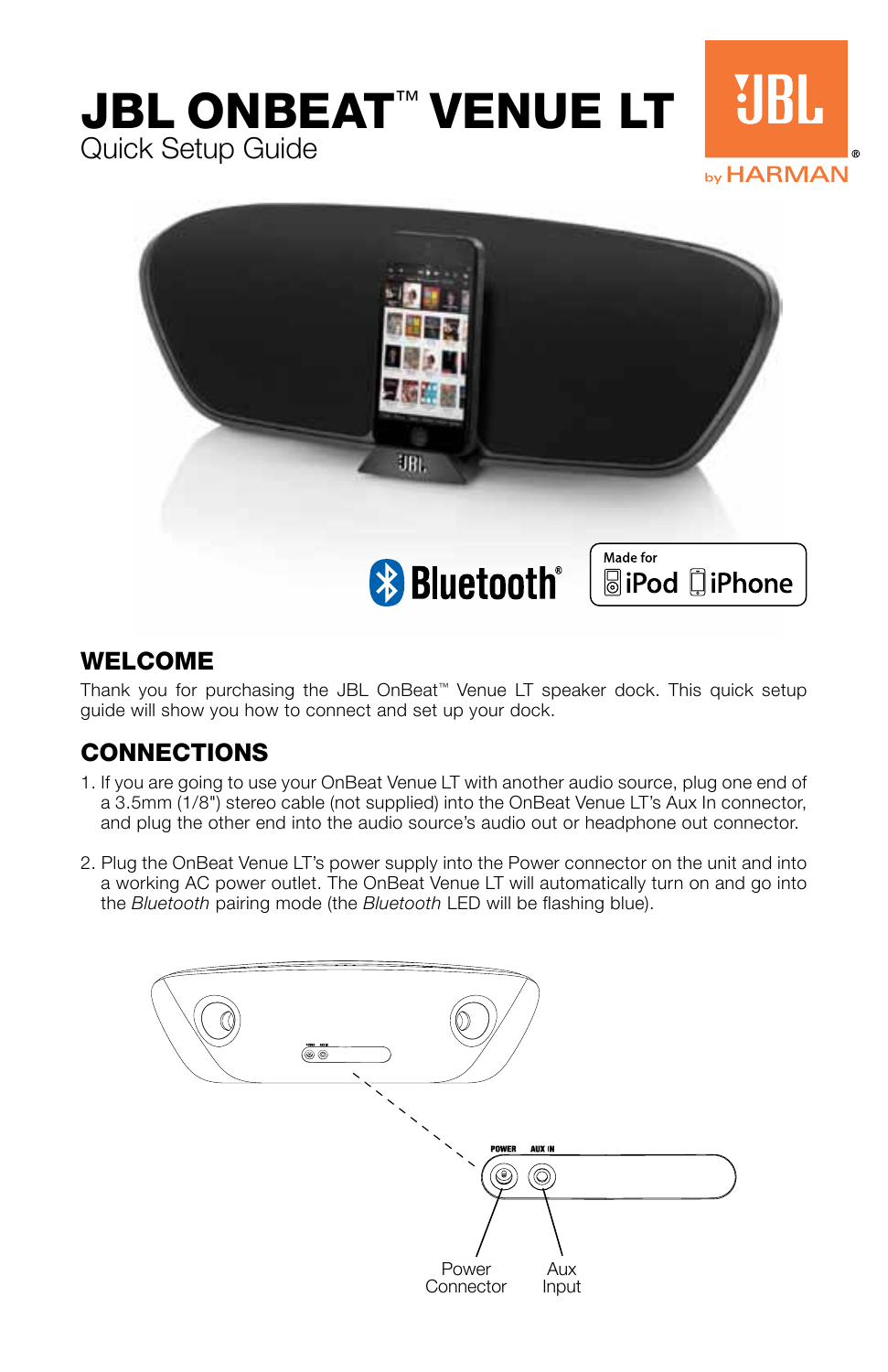#### PLACEMENT

Place OnBeat Venue LT on a shelf or table with the rear of its enclosure is at least 3" (76mm) away from a wall or other surface to allow the bass ports to operate properly.

### CONTROLS AND INDICATORS



Bass Boost button: Press this button to enhance the bass performance. The button's LED will illuminate when Bass Boost is on.

Movie button: Press this button to activate the Movie EQ mode, which creates an extra-wide sound field to compliment films and other video media. The button's LED will illuminate when the Movie mode is on.

**Source button:** Press this button to cycle through the audio sources: *Bluetooth*, docked device and Aux Input. The input LED for the active source will illuminate.

• If you begin to stream audio from a paired Bluetooth device or play audio from a device connected to the dock while another source is playing, the OnBeat Venue LT will automatically switch to the new source.

**Aux Input LED:** This LED illuminates when the Aux Input is the active source.

**Dock Input LED:** This LED illuminates when the docked device is the active source.

**Bluetooth LED:** This LED flashes blue when the OnBeat Venue LT is in the Bluetooth pairing mode, and turns solid blue when it has successfully paired with a Bluetooth device.

**Power button:** When the OnBeat Venue LT is on, press the Power button to put it into the standby mode. The button's LED will illuminate solid amber when the unit is in standby. When the OnBeat Venue LT is in standby, press the Power button to turn it on. The button's LED will illuminate solid white when the unit is on.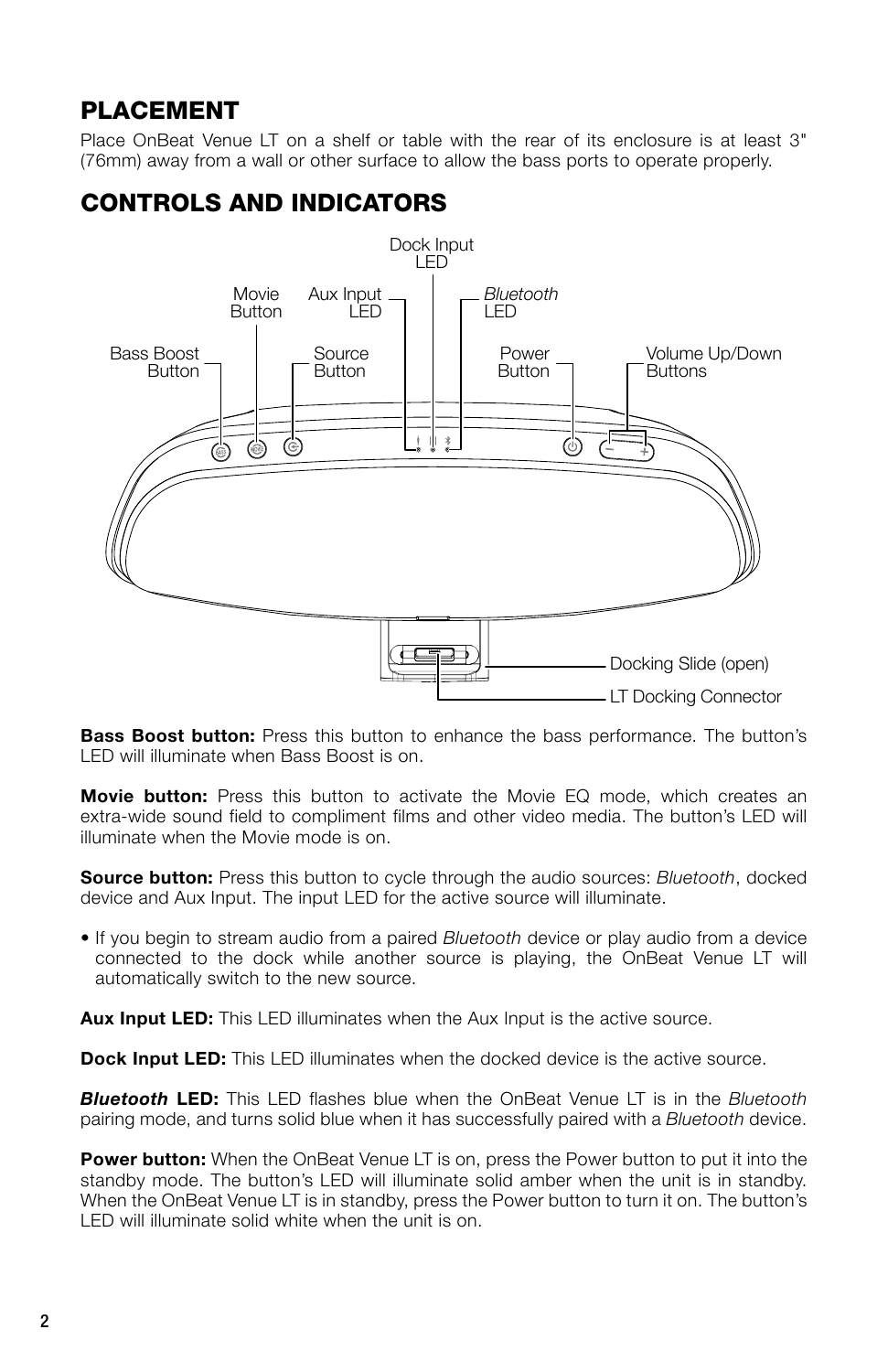When the OnBeat Venue LT is in the standby mode it will automatically turn on when it detects audio playing from a *Bluetooth*-connected device or from a docked device.

When the OnBeat Venue LT is on, it will automatically enter the standby mode after 10 minutes of inactivity (no audio input and no user-control operation).

Note: When the OnBeat Venue LT enters the standby mode it will also bring a docked device into standby mode.

Volume Up/Down buttons: Press these buttons to raise and lower the OnBeat Venue LT's volume. To mute the sound, press both buttons at the same time. (The Power button LED will flash white when the sound is muted.) To restore the sound press either Volume button or both buttons together.

**Docking slide:** Press in on the JBL logo to open the docking slide and pull the slide all the way open.

**Docking connector:** Place your device onto the docking slide so that it is firmly seated on the docking connector.



Note: We recommend that you disable the"Shake to Shuffle" feature on your iPod nano, iPod touch and iPhone before docking the device on the OnBeat Venue LT.

#### BLUETOOTH WIRELESS STREAMING

To wirelessly stream audio to the OnBeat Venue LT from a Bluetooth-enabled device:

- 1. If the OnBeat Venue LT's Bluetooth LED is not flashing blue, press the Source button until the Bluetooth LED begins flashing blue.
- 2. Place the Bluetooth-capable device in the pairing mode. Use the device's Bluetooth pairing menu to pair with OnBeat Venue LT. (If the device requires a pairing code, use 0000.)
- 3. When OnBeat Venue LT's Bluetooth LED illuminates blue continually, it is paired with the device and you can stream audio via Bluetooth from the device to the OnBeat Venue LT.

To disconnect the Bluetooth device, press and hold the Source button. To pair OnBeat Venue LT with a different Bluetooth-enabled device, repeat Steps 2 and 3 with the new device.